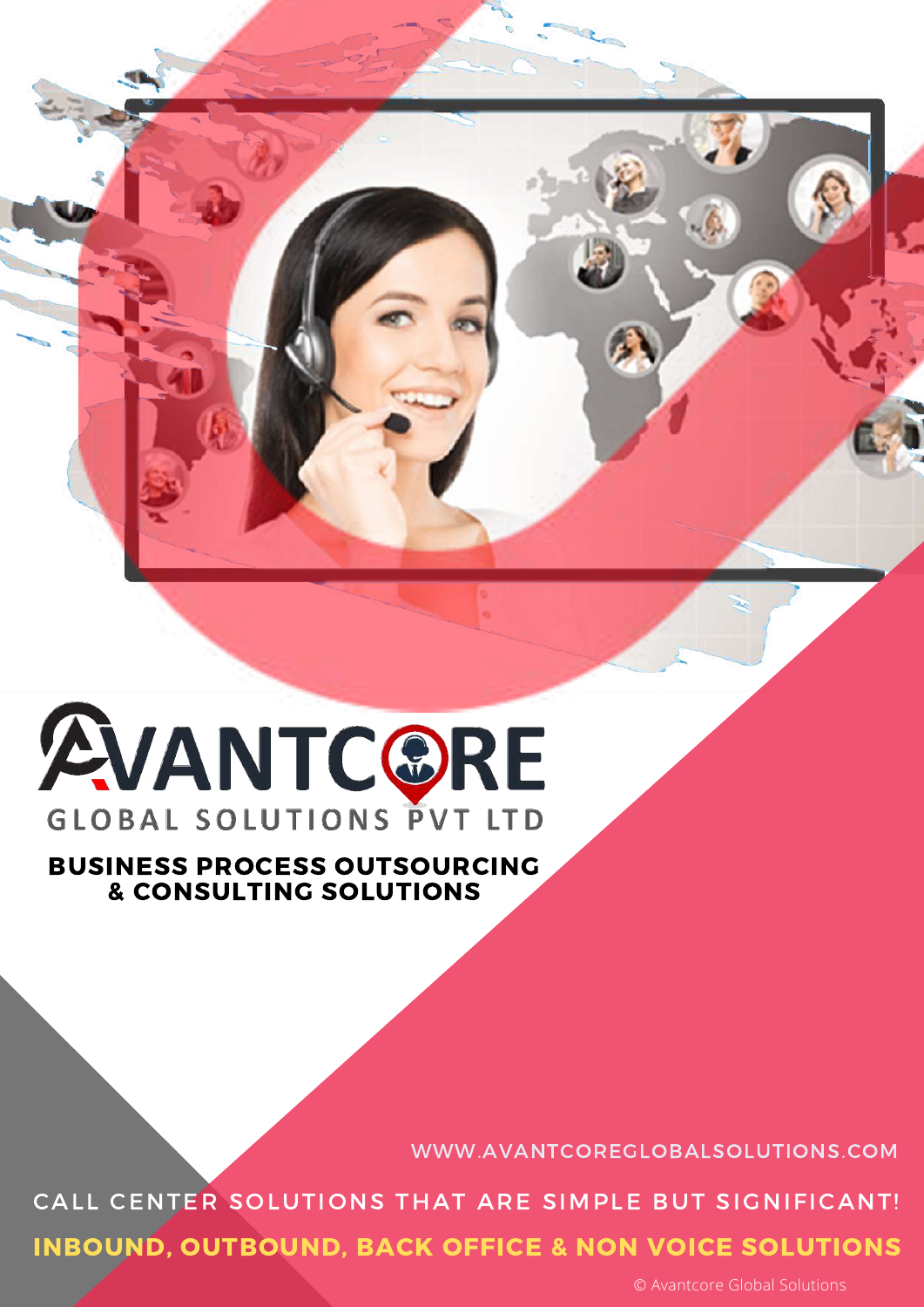# **RELAX. WE GOT THIS.**

**We've got your back.** We are the strategic partner you've been waiting for and we're here to make sure you remain competitive and differentiate yourself in an increasingly competitive landscape. We're here to improve your business and quality of life. While other companies may be content to sit back and perform the traditional tasks of call centers, the multiple teams at AGS consistently deliver cost-effective outsourcing solutions that get big results. As the nation's leader in integrated customer service & call handling solutions, we simply provide more… a lot more! So, when you're ready, we're here. And we're with you all the way.

### **More Control**

With AGS, you're the boss. Our team of industry veterans are ready to collaborate and customize solutions that work for your business and only your business. No cookie cutter approaches here. You're in control. You call the shots. We'll do the rest.

## **More Freedom**

We work with you to create a strategic partnership - a partnership that results in our specialists operating is a true extension of your business. Knowing your customers are in good hands, you'll have more freedom to do the things you really need and want to do.

# **RELY ON THE EXPERTS, AND SAVE TIME, COSTS AND RESOURCES, WITH AGS BUSINESS PROCESS OUTSOURCING SERVICES AND SOLUTIONS!**

**Solutions in Action** Multi-Channel Contact Center Inbound Call Center Outbound Call Center 24 Hour Call Center Bilingual Call Center (English/Spanish/French/Japanese/German)

#### **More Time Back**

Your time is valuable and should be spent on growing your business and doing the things you love. Let AGS take the calls, manage the leads, handle logistics andso much more. Relax, we got this.

#### **More Revenue**

**I**magine your own customer service team at a fraction of the cost. No missed calls. No lost leads. Amazing customer service for your clients each and every time. thriving, professional brand with more money in your pocket!

AGS solutions and service offerings cut across key industry verticals. We have the capability to customize our product and service offerings to suit the specific needs of customers and provide an integrated solution for diverse and geographically split processes. We have both In house and partner center solutions, depending upon capability and size of the business.

**Solutions by Business Need** IT Outsourcing Finance and Accounting (F&A) BPO Services Back Office BPO Services Call Center Outsourcing Services Healthcare BPO Services eCommerce Support Services Corporate Training and Development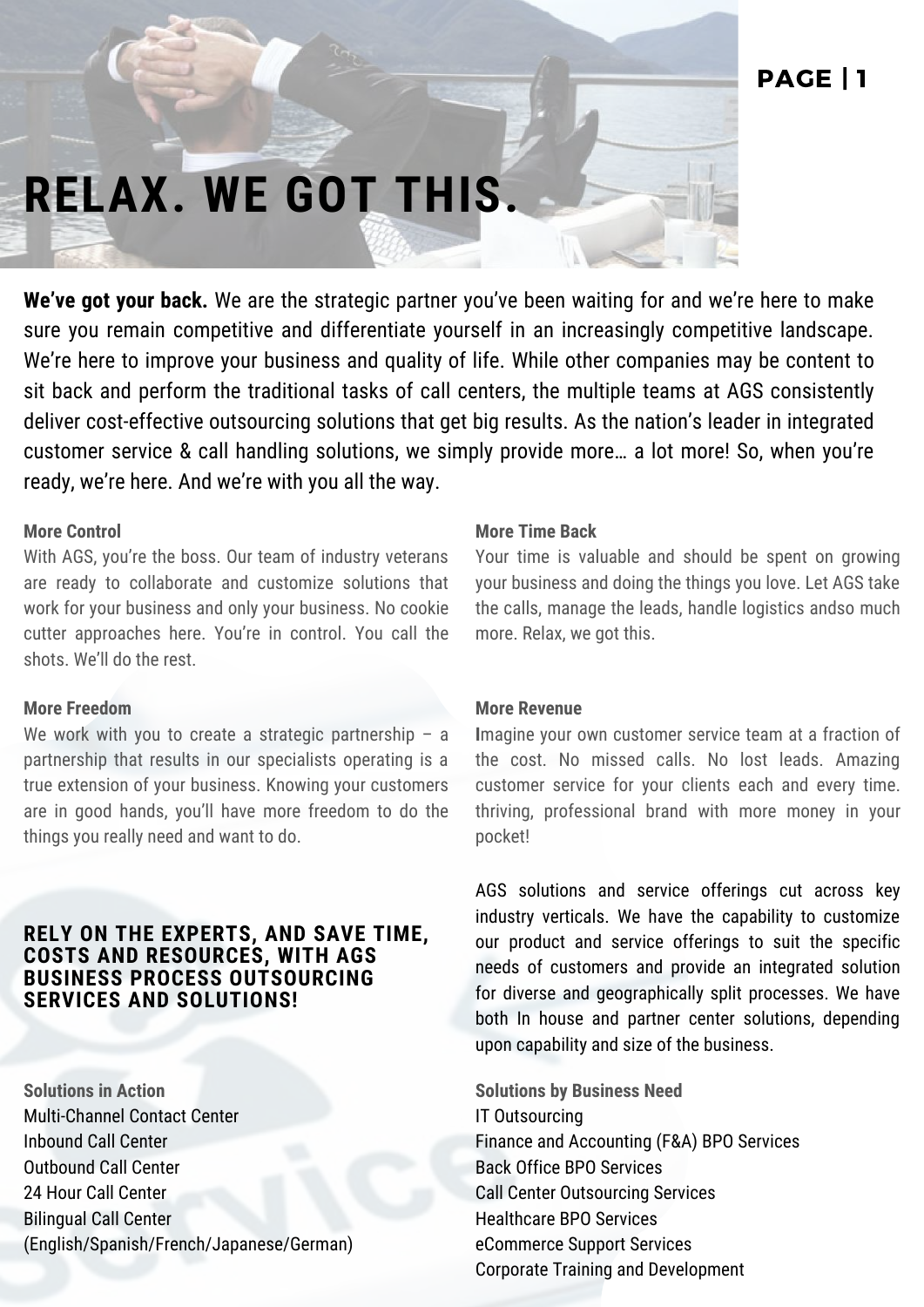## **"SUPPORT SOLUTIONS TO HELP ANY SIZED BUSINESS…!"**

**Staff Augmentation - Shared Business Process outsourcing and Management Solution:** "Shared" is defined as services in which a pool of agents answer calls for 1-3 clients, Ideal for small sized business looking for 2-4 agents with fixed window of support voice and non voice, Monday to Friday with dedicated TFN allocated by AGS or Client TFN pointed towards our TFN or or support tools provided by the client.

**Staff Augmentation – Dedicated Business Process outsourcing and Management Solution:** This type of service involves a dedicated group of agents that handle Voice and Non Voice communications, exclusively for one client. Dedicated Services are ideal for multi tasking process or when volume is significant and predictable.

**Managed / Captive Business Process Managed Solution: Managed/Captive :** Our Managed Services model, the client gives both risk and responsibility to the service supplier, who has to manage the holistic operation including tools ,processes & governance. The Managed Services model is often attractive to organisations who as the pricing structure is based on regular monthly billing with guaranteed service levels, quality and throughput. This greatly reduces volatility in costs, thereby enabling more stable budgetary planning. A large or few business verticals can be outsourced.

PAGE | 2

### **VIRTUAL OFFSHORE CAPTIVE CENTRE (VOCC) for Business Continuity Planning :**

**1. Remote Agent/ Home Solutions** The Technology Call centre cloud solutions have changed the game in lots of areas and BCP is another one to add to the list as its the core enabler to having home-based/remote call centre agents.

2. AGS as a backup site assuming a disaster scenario, that may be difficult. of course, it's not always a disaster you need to be concerned about. your building may be inaccessible or non-operational for numerous reasons like a power outage, nearby car accident, gas leak etc. so having some capacity on offshore location will enable you to divert your calls to our location and continue to take calls. AGS backup site doesn't need to be the same size as your existing centre either. you may just want a small number of seats to handle emergency calls only or to take messages until things are back to normal.

Use us as a back up site as a permanent bcp solution where you can lease call centre seats that are ready to go should you ever need them when your centre is unavailable. Solutions can be roughly split into:

**Hot** – just like having another workstation at your call centre. everything ready and configured to go – the call centre agents arrive, log in and start taking calls.

Warm – the outsourcer has a group of seats available for bcp but those seats can be shared between other businesses. in the event you need them, there can be a configuration time required before you can use them. this could be anywhere from 5 minutes to several hours.

**Cold** – just the seats only. the cheapest solution but requires the longest time to get them up and running.

# **"AGS SOLUTIONS ARE BACKED BY DARE TO COMPARE PRICING OPTIONS"**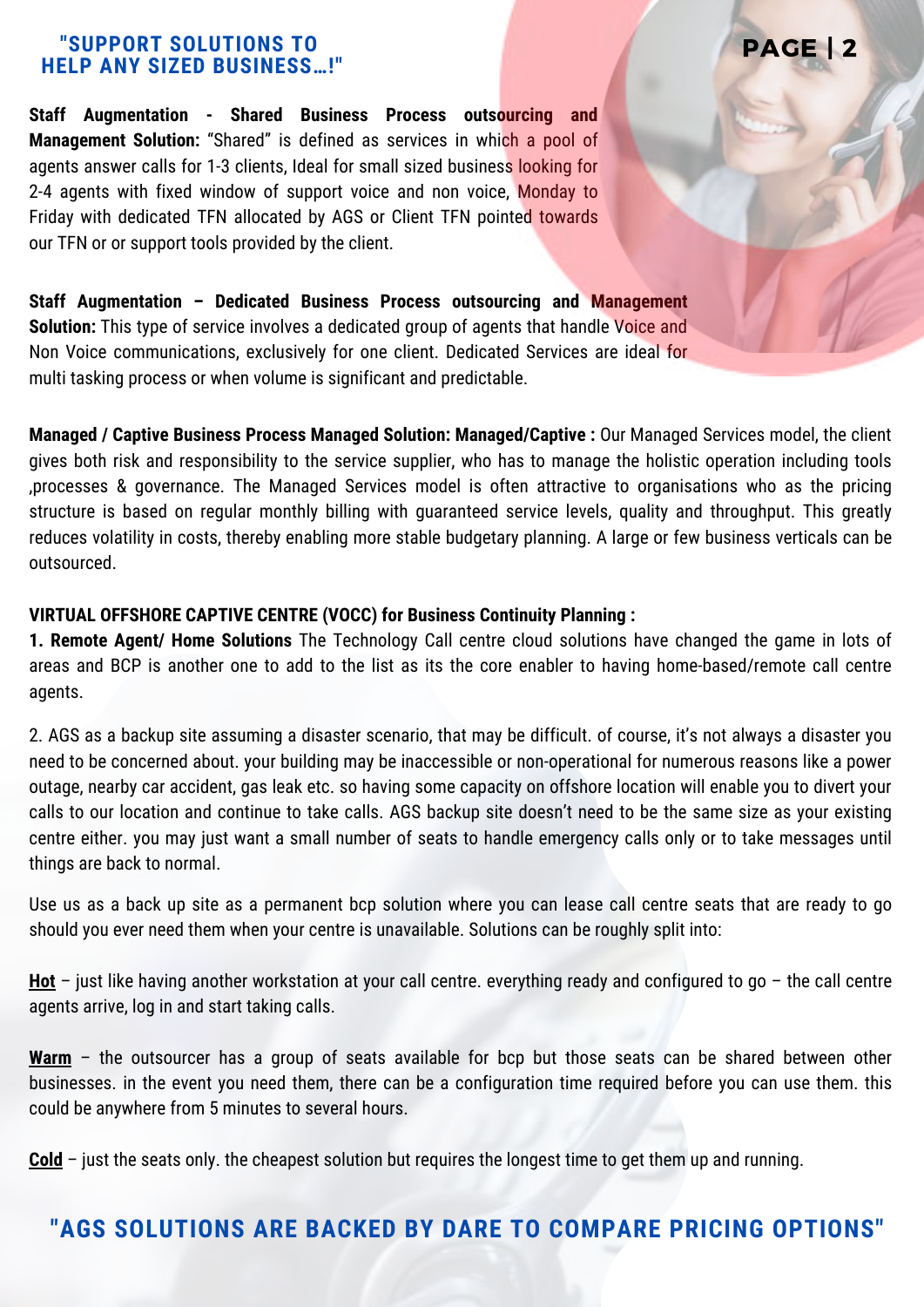# PAGE | 3

# PORTFOLIO OF SERVICES AGS OFFERS AN INTEGRATED PORTFOLIO OF SERVICES TO DRIVE OVERALL PERFORMANCE IMPROVEMENT

**Contact Center Services** Complaint Management Retention programs Debt Collection Data Validation Dispute Management After Sales Support Live Chat Support Order Management Processing Claims Processing Services Appointment Setting After-hours support Payment Prosessing IT Help Desk services Inbound Sales

Process Consulting

Business Solutions Platform Development

#### **Digital Services**

Website Development and Design Social Media Support & Monitoring Application Development & Maintenance

#### **Quality Assurance**

Quality Monitoring Speech Analytics Customer Surveys Customer experience consultation & Training Quality Assurance Management Quality Assurance Consultations & Training Operational consulting

#### **Workforce Management**

Forecasting of workload and required staff Integration of employees into the scheduling process Management of working times and accounts Analysis and monitoring of the entire process.

**Call Center Services** Debt Collection Services (All Stages) Lead Generation / Qualification Polls and Surveys Product Testing and Evaluation CSAT Surveys Appointment Scheduling Direct Mail Follow-up Up Sell / Cross Sell Campaigns.

**IT and Help Desk Services** Level 1 - Consumer Support Level 2 - Technical Support

**Corporate Training Solutions** Corporate Training Services **Business Transformation Services** Train the Trainer Certification Programs Leadership Trainng Programs Learning technology services

**Finance & Accounting** Accounts Payable/Receivable Processing Assets / Equipment Ledgers Bank Reconciliation **Billings** Book Keeping Financial Analysis Financial Reporting Financial Statements General Ledger Maintenance Loan Processing Services Payroll Processing

**Finance & Accounting** Date Entry, Verification & Validation Advanced analytics Dashboards and visualization Business Research **Oueries** Reporting Marketing analytics Database marketing

# PROFESSIONAL SERVICES

Benchmarking Services Business Intelligence & Analytics Services Business Process Management Services Customer Experience Management Data Visualization Services

High Risk, Low Risk Merchant Solutions Offshore Merchant Solutions Chargeback Management Aggregator Solutions

Employee Engagement & Rewards Programs Customer Retention and Loyaty Rewqrd Programs Call Center Upsell and Cross Sell Programs